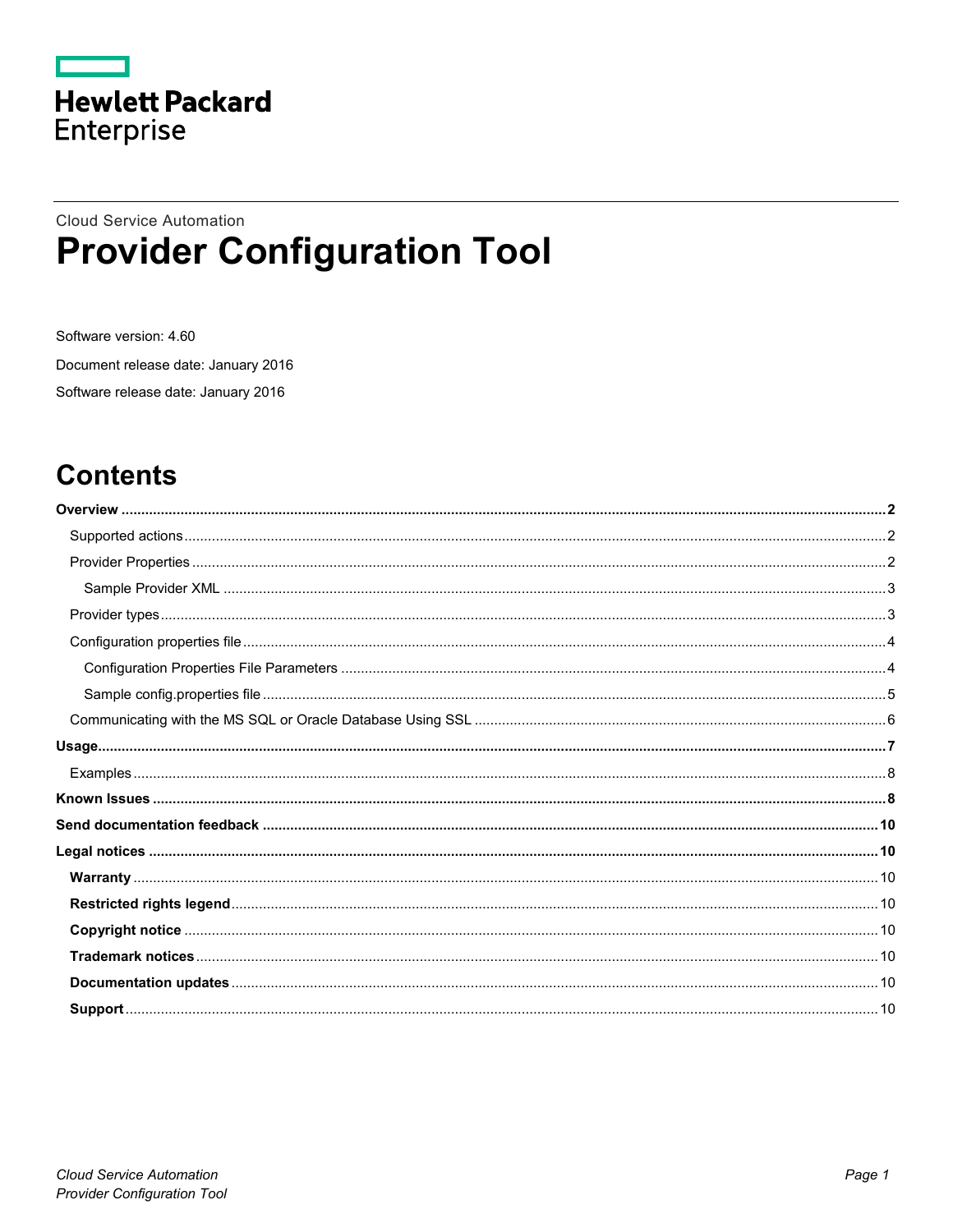# <span id="page-1-0"></span>**Overview**

HPE Cloud Service Automation (CSA) allows for the management of service providers using the Cloud Service Management Console or via the command line using the CSA Provider Configuration Tool. Providers are management platforms that offer centralized control over the infrastructure and resources used in a cloud computing environment. For example, a provider such as Matrix Operating Environment infrastructure orchestration can deploy virtual machines, while a provider such as SiteScope can monitor applications.

The CSA Provider Configuration Tool is a command line interface for reading (viewing), creating, updating and deleting providers and is described in this document. See the Cloud Services Automation Management Console Help for more information on that provider configuration interface.

### <span id="page-1-1"></span>**Supported actions**

The following actions are supported by the Provider Configuration Tool:

| <b>Action</b> | <b>Description</b>                                                                                                                                                                                                                                                                                                                                                                                                                                                       |
|---------------|--------------------------------------------------------------------------------------------------------------------------------------------------------------------------------------------------------------------------------------------------------------------------------------------------------------------------------------------------------------------------------------------------------------------------------------------------------------------------|
| Read          | To read or view the list of providers: This action creates a file (provider out.xml) containing XML of provider<br>properties for all providers. The -t (--type) sub-option limits the list to include only providers associated with a<br>specific provider type                                                                                                                                                                                                        |
| Create        | To create one or more new providers: This action requires an input file containing XML of the provider's<br>properties. An easy way to create this file is to generate a sample provider input file and modify the XML content<br>in the file to reflect the information for the new provider(s).                                                                                                                                                                        |
| Update        | To update one or more providers from the existing list: This action requires an input file containing XML of the<br>provider's properties. Use the Read option with -t, to create this input file. Modify the XML content in the file to<br>keep only the ones to be updated.<br>Note: The update action overwrites existing information for all providers included in this input file.<br><b>Important:</b> Before updating an OpenStack provider, see the known issue. |
| Delete        | To delete one or more providers: This action requires an input file containing XML of the provider's properties.<br>Use the Read option with -t, to create this input file. Modify the XML content in the file to keep only the ones to be<br>deleted.                                                                                                                                                                                                                   |
| Generate      | To generate the sample config properties and provider xml files.                                                                                                                                                                                                                                                                                                                                                                                                         |

By default, all actions except Generate use the configuration (config.properties) and provider input XML (provider.xml) files available in the working directory. To use a different config.properties file use -c sub-option, and to use a different provider.xml file use -p sub option.

### <span id="page-1-2"></span>**Provider Properties**

The following table describes the properties associated with a provider.

*Table 1. Provider Properties*

| <b>Item</b> | Sub-item     | <b>Description</b>                                                                                                                                                                                                                                                                                                                       |
|-------------|--------------|------------------------------------------------------------------------------------------------------------------------------------------------------------------------------------------------------------------------------------------------------------------------------------------------------------------------------------------|
| provider    | availability | The availability value determines whether the provider will be selected<br>when provisioning a new service. The availability is either true or false.<br>When false, the provider will not be selected when provisioning new<br>services. Disabling a provider will have no effect on existing services that<br>are using that provider. |
|             |              | This field is not available when you initially create a provider, but after the<br>provider is created you can edit its properties to change its availability.<br>When a provider is created, the availability is set to false by default.                                                                                               |
|             | password     | The password for the specified Service Access Point.                                                                                                                                                                                                                                                                                     |
|             | user         | The user ID for the specified Service Access Point.                                                                                                                                                                                                                                                                                      |
|             | url          | The user specified Service Access Point URL for connecting to the<br>provider.                                                                                                                                                                                                                                                           |
| description |              | The user specified description for the provider.                                                                                                                                                                                                                                                                                         |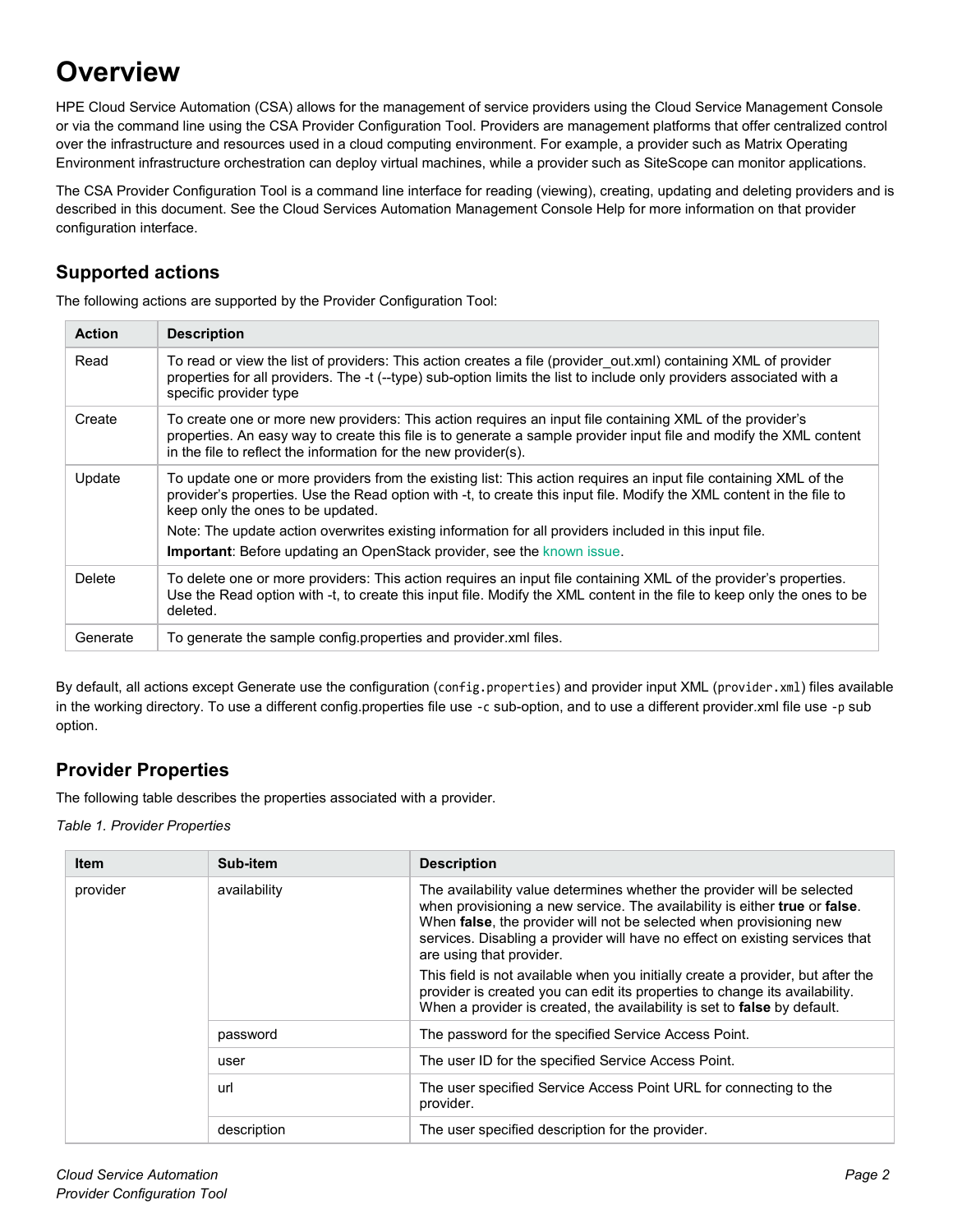|              | displayName          | The user specified name for the provider.                                                                          |
|--------------|----------------------|--------------------------------------------------------------------------------------------------------------------|
|              | type                 | The type selected for this provider. Note that the type cannot be changed<br>after a provider is created.          |
| properties   |                      | List of any user-defined properties associated with this provider.                                                 |
|              | property description | The description provided for the property.                                                                         |
|              | displayName          | The display name provided for the property.                                                                        |
|              | type                 | The type associated with the value field for this property. Valid type values<br>are Boolean, Integer, and String. |
|              | value                | The value provided for this property.                                                                              |
|              | name                 | The name provided for the property.                                                                                |
| environments |                      | List of any environments that is associated with this provider.                                                    |
|              | environment name     | The name of the environment that is associated with this provider.                                                 |

#### <span id="page-2-0"></span>**Sample Provider XML**

<?xml version="1.0" encoding="UTF-8"?>

<providers>

```
<provider availability="true" password="ENC(UUV/PSwS9If1NURGsObYPQ==)" user="admin" url="http://localhost:5000" 
description="OpenStack Provider" displayName="OpenStack" type="OPENSTACK">
```
<properties>

<property description="This property has been automatically created." displayName="domain" type="STRING" value="default" name="domain"/>

<property description="This property has been automatically created." displayName="project" type="STRING" value="admin" name="project"/>

<property description="This property has been automatically created." displayName="useDomainScopedTokenForTransportUser" type="BOOLEAN" value="false" name="useDomainScopedTokenForTransportUser"/>

</properties>

</provider>

</providers>

#### <span id="page-2-1"></span>**Provider types**

A provider type allows you to classify providers for improved filtering and identification. CSA includes some pre-defined, out-of-the-box provider types (listed below), and these are the types supported by the CSA Provider Configuration Tool. Each instance of a provider can have a single provider type, and each instance of a resource offering can also have a single provider type. In addition, resource offerings can be associated only with providers that share the same provider type.

*Table 2. Provider types*

| <b>Provider</b>                        | Internal name to use in command line |
|----------------------------------------|--------------------------------------|
| Amazon AWS                             | AMAZON_EC2                           |
| Chef                                   | <b>CHEF</b>                          |
| Database and Middleware<br>Automation  | HP DMA                               |
| CloudSystem 8.x                        | HP CLOUDOS                           |
| Helion Public Cloud                    | HP HELION PUBLIC CLOUD               |
| Insight Control server<br>provisioning | HP_ICSP                              |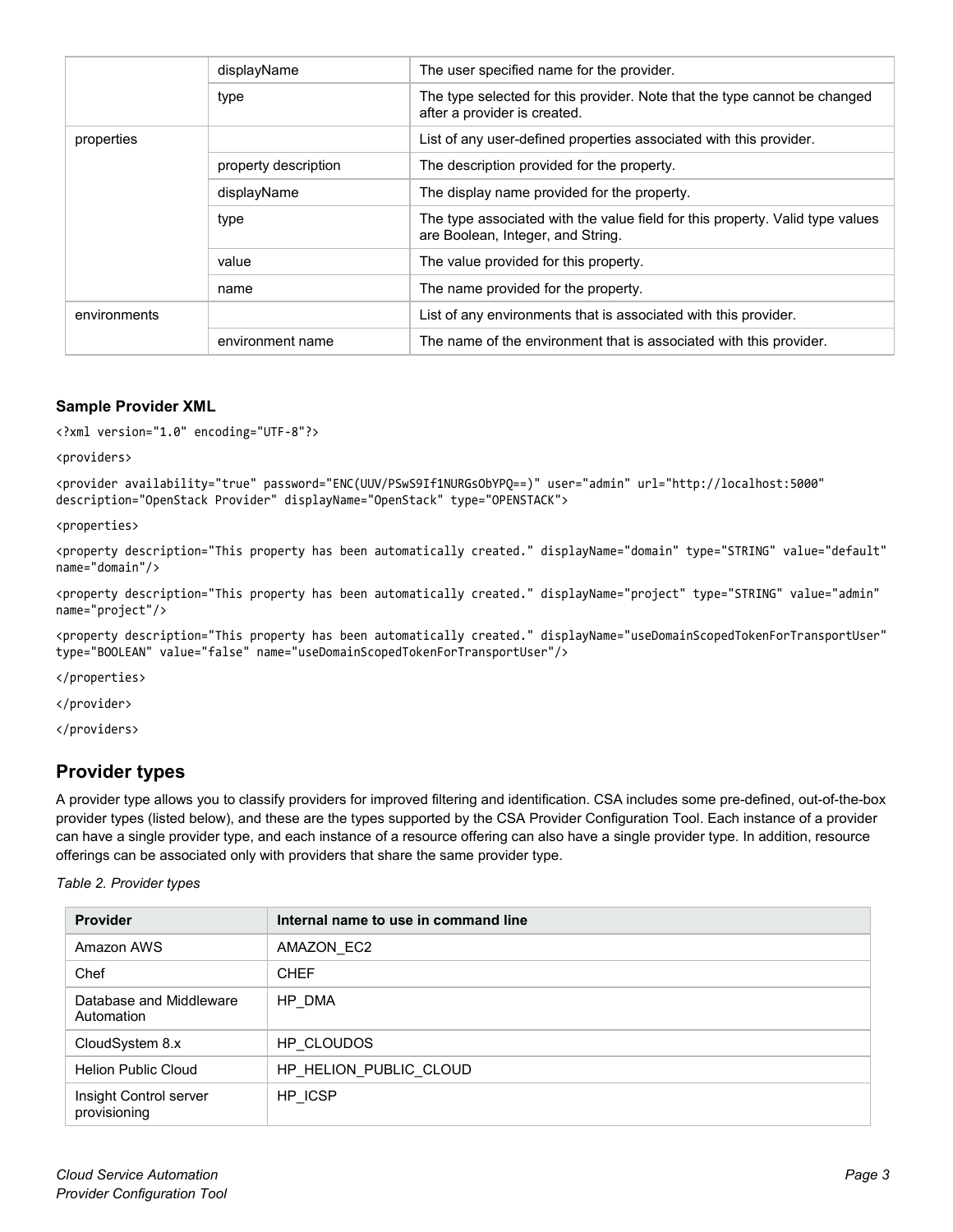| Matrix Operating<br>Environment | HP_MOE                |
|---------------------------------|-----------------------|
| <b>Network Automation</b>       | HP_NETWORK_AUTOMATION |
| OneView                         | HP ONEVIEW            |
| <b>Server Automation</b>        | HP_SA                 |
| SiteScope                       | HP SITESCOPE          |
| <b>UCMDB</b>                    | HP_UCMDB              |
| OpenStack                       | <b>OPENSTACK</b>      |
| Puppet                          | <b>PUPPET</b>         |
| <b>VMware vCenter</b>           | <b>VMWARE VCENTER</b> |

#### <span id="page-3-0"></span>**Configuration properties file**

The CSA Provider Configuration Tool is installed during CSA product installation and is located at **<CSA installation folder>\Tools\ProviderTool**. The config.properties configuration file must be in the same folder as the Provider Tool (providertool.jar). By default, the configuration property filename is config.properties. To use any other filename, use the -c option with the name of the file.

To generate sample configuration files, run the following command:

java –jar provider-tool.jar –g

The following sample files are generated:

- Provider XML input file: provider.xml
- Configuration property file for MS SQL: config.properties.mssql
- Configuration property file for Oracle: config.properties.oracle
- Configuration property file for PostgreSQL: config.properties.postgresql

#### <span id="page-3-1"></span>**Configuration Properties File Parameters**

The sample configuration files that are not needed by the database-in-use can be deleted. For example, if you are using a Microsoft SQL Server database, retain the MS SQL configuration file and rename it to config.properties, the default filename used by the tool, or any other name of your choice. Delete the Oracle and PostgreSQL configuration files.

The following table lists the parameters listed in the configuration file.

*Table 3. Parameters in config.properties file*

| <b>Provider</b>      | Internal name to use in command line                                                                                                                                                                                                                                                                                                                                                                                                                                                                                                                                                                                                                           |  |
|----------------------|----------------------------------------------------------------------------------------------------------------------------------------------------------------------------------------------------------------------------------------------------------------------------------------------------------------------------------------------------------------------------------------------------------------------------------------------------------------------------------------------------------------------------------------------------------------------------------------------------------------------------------------------------------------|--|
| idbc.driverClassName | The database driver class. Do not change this value.                                                                                                                                                                                                                                                                                                                                                                                                                                                                                                                                                                                                           |  |
| idbc.dialect         | The database dialect. Do not change this value.                                                                                                                                                                                                                                                                                                                                                                                                                                                                                                                                                                                                                |  |
| jdbc.databaseUrl     | When specifying an IPv6 address, it must be enclosed in square brackets.<br>Examples:<br>Oracle (SSL not enabled): jdbc.databaseUrl=jdbc:oracle:thin:@//127.0.0.1:1521/XE<br>Oracle (SSL not enabled, using an IPv6 address): jdbc.databaseUrl=jdbc:oracle:thin:@<br>[f000:253c::9c10:b4b4]:1521:XE<br>Oracle (SSL enabled, CSA checks the database DN):<br>$\mathbf{j}$ dbc.databaseUrl= $\mathbf{j}$ dbc:oracle:thin:@(DESCRIPTION =(ADDRESS LIST = (ADDRESS =<br>(PROTOCOL = TCPS)(HOST = <host>)(PORT =1521))) (CONNECT DATA = (SERVICE NAME =<br/>ORCL)) (SECURITY=(SSL SERVER CERT DN =<br/>"CCN=abc,OU=dbserver,O=xyz,L=Sunnyvale,ST=CA,C=US")))</host> |  |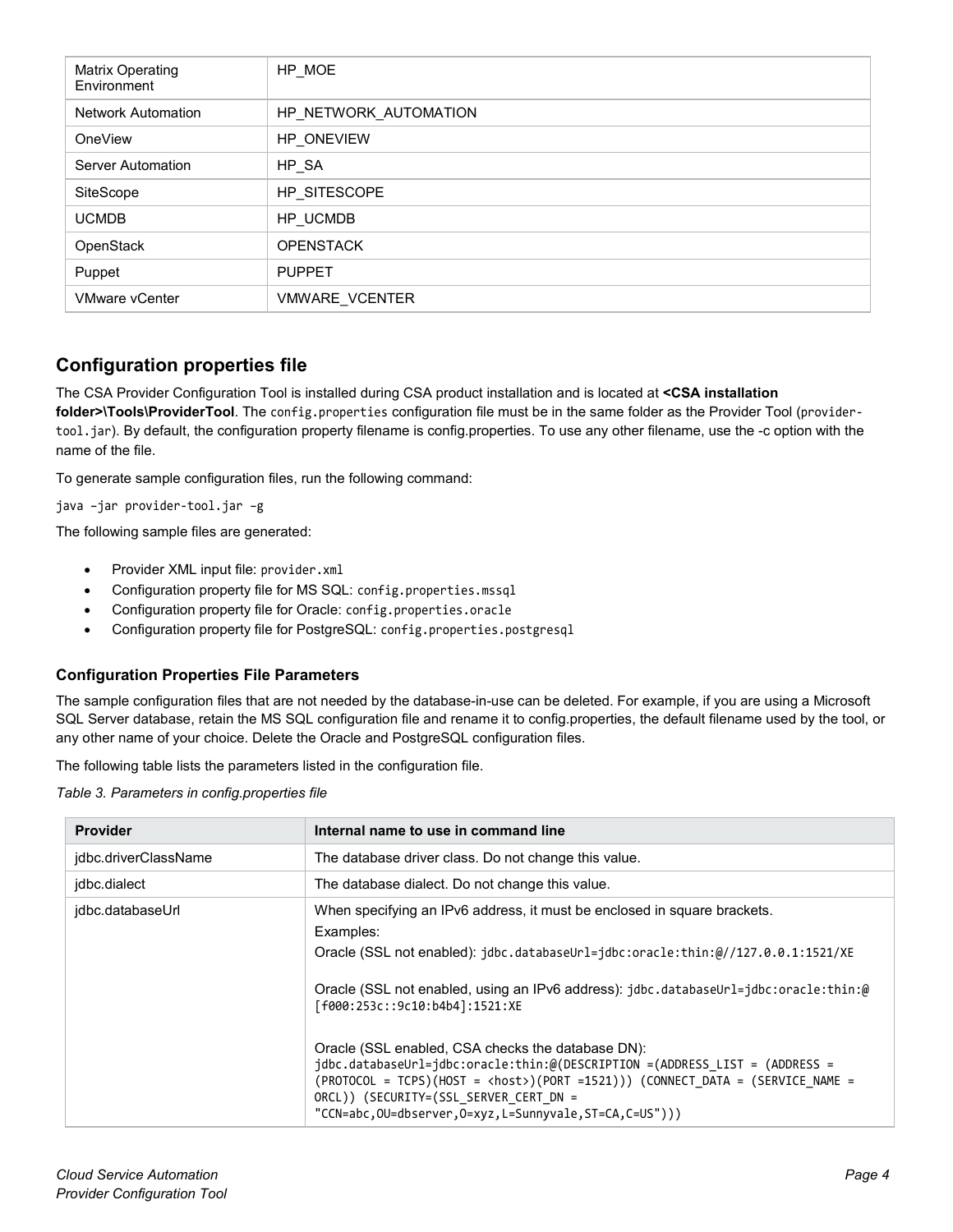|                             | where, $\langle$ host $\rangle$ is the name of the system where Oracle database server is installed, and the<br>values for SSL SERVER CERT DN are for the DN of the Oracle database server. |
|-----------------------------|---------------------------------------------------------------------------------------------------------------------------------------------------------------------------------------------|
|                             | MS SQL (SSL not enabled):<br>jdbc.databaseUrl=jdbc:jtds:sqlserver://127.0.0.1:1433/example;ssl=request                                                                                      |
|                             | MS SQL (SSL not enabled, using an IPv6 address):<br>jdbc.databaseUrl=jdbc:jtds:sqlserver://[::1]:1433/example;ssl=request                                                                   |
|                             | MS SQL (SSL enabled):<br>jdbc.databaseUrl=jdbc:jtds:sqlserver://127.0.0.1:1433/example;ssl=authenticate                                                                                     |
|                             | MS SQL (FIPS 140-2 compliant):<br>jdbc.databaseUrl=jdbc:jtds:sqlserver://127.0.0.1:1433/example;ssl=authenticate                                                                            |
|                             | PostgreSQL:<br>jdbc.databaseUrl=jdbc:postgresql://127.0.0.1:5432/csadb                                                                                                                      |
| jdbc.username               | User name for database.                                                                                                                                                                     |
| jdbc.password               | Encrypted password for database (If entered as plain text, will be encrypted.)                                                                                                              |
| idm.protocol                | The default value is https.                                                                                                                                                                 |
| idm.hostname                | The fully qualified domain name of the current system.                                                                                                                                      |
| idm.port                    | The port number where CSA is running. The default value is 8444.                                                                                                                            |
| idm.servicePath             | The default value is idm-service.                                                                                                                                                           |
| idm.integrationAcctUserName | The user account used to integrate CSA and IDM.                                                                                                                                             |
| idm.integrationAcctPassword | The encrypted password used for the IDM integration in CSA.                                                                                                                                 |

#### <span id="page-4-0"></span>**Sample config.properties file**

PostgreSQL config.properties example: jdbc.driverClassName=org.postgresql.Driver jdbc.dialect=org.hibernate.dialect.PostgreSQLDialect jdbc.databaseUrl=jdbc:postgresql://127.0.0.1:5432/csadb jdbc.username=csa jdbc.password=ENC(UUV/PSwS9If1NURGsObYPQ==) idm.protocol=https idm.hostname=localhost idm.port=8444 idm.servicePath=idm-service idm.integrationAcctUserName=idmTransportUser idm.integrationAcctPassword=ENC(AR3r0wcMNgOVZ/cFv//Y60r1pYQ9BshH/mSb6VSaVj8=) Oracle config.properties example: jdbc.driverClassName=oracle.jdbc.driver.OracleDriver jdbc.dialect=org.hibernate.dialect.OracleDialect jdbc.databaseUrl=jdbc:oracle:thin:@//127.0.0.1:1521/XE jdbc.username=csa jdbc.password=ENC(UUV/PSwS9If1NURGsObYPQ==)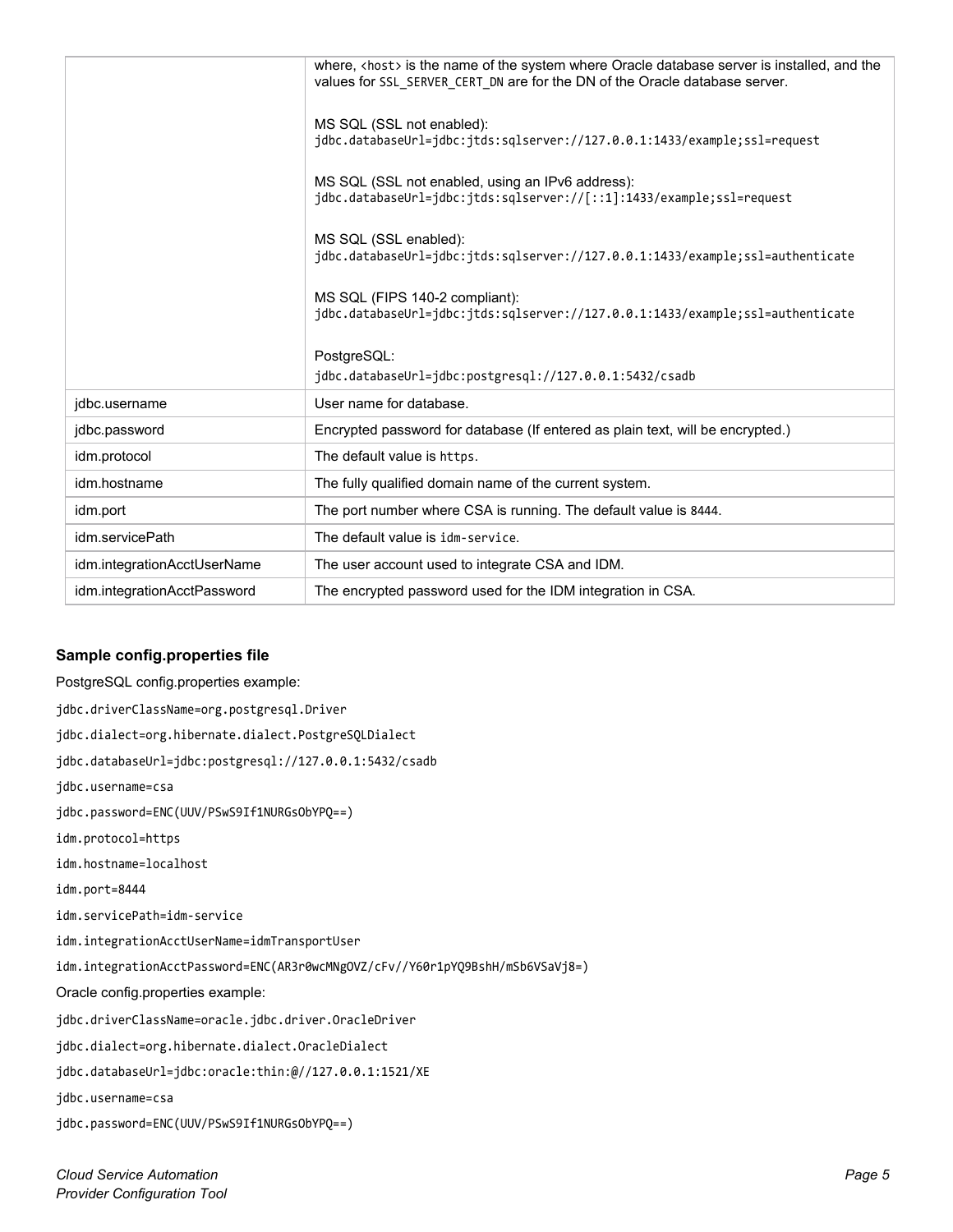| idm.protocol=https                                                            |
|-------------------------------------------------------------------------------|
| idm.hostname=localhost                                                        |
| idm.port=8444                                                                 |
| idm.servicePath=idm-service                                                   |
| idm.integrationAcctUserName=idmTransportUser                                  |
| idm.integrationAcctPassword=ENC(AR3r0wcMNgOVZ/cFv//Y60r1pYQ9BshH/mSb6VSaVj8=) |
| MSSQL Server config.properties example:                                       |
| jdbc.driverClassName=net.sourceforge.jtds.jdbc.Driver                         |
| jdbc.dialect=org.hibernate.dialect.SQLServerDialect                           |
| jdbc.databaseUrl=jdbc:jtds:sqlserver://127.0.0.1:1433/csa                     |
| jdbc.username=csa                                                             |
| jdbc.password=ENC(UUV/PSwS9If1NURGsObYPQ==)                                   |
| idm.protocol=https                                                            |
| idm.hostname=localhost                                                        |
| idm.port=8444                                                                 |
| idm.servicePath=idm-service                                                   |
| idm.integrationAcctUserName=idmTransportUser                                  |
| idm.integrationAcctPassword=ENC(AR3r0wcMNgOVZ/cFv//Y60r1pYQ9BshH/mSb6VSaVj8=) |

### <span id="page-5-0"></span>**Communicating with the MS SQL or Oracle Database Using SSL**

If SSL is enabled between CSA and MS SQL or the Oracle database, the URL property in the database properties file must be configured correctly, and additional command line options might be required when using an Oracle database.

| <b>Configuration options</b>                                                      | Command line option(s)                                                                                                                                                                                                                                                                                                                                                                                                                                                                                                                                                                                                                                                                                                                                          | jdbc.databaseUrl value                                                                                                                                                                                                                                                |
|-----------------------------------------------------------------------------------|-----------------------------------------------------------------------------------------------------------------------------------------------------------------------------------------------------------------------------------------------------------------------------------------------------------------------------------------------------------------------------------------------------------------------------------------------------------------------------------------------------------------------------------------------------------------------------------------------------------------------------------------------------------------------------------------------------------------------------------------------------------------|-----------------------------------------------------------------------------------------------------------------------------------------------------------------------------------------------------------------------------------------------------------------------|
| Oracle                                                                            |                                                                                                                                                                                                                                                                                                                                                                                                                                                                                                                                                                                                                                                                                                                                                                 |                                                                                                                                                                                                                                                                       |
| CSA does not check the<br>database DN, client<br>authentication is enabled        | -Djavax.net.ssl.keyStore= " <certificate_key_file>"<br/>-Djavax.net.ssl.keyStorePassword=<br/><certificate file="" key="" password=""><br/>-Djavax.net.ssl.keyStoreType=<br/><certificate_key_file_type><br/>where,<br/><certificate_key_file> is the same keystore file<br/>defined by the certificate-key-file attribute in the SSL<br/>element of the %CSA_HOME%\jboss-as-<br/>7.1.1. Final\standalone\configuration\standalone.xm<br/>1 file.<br/><certificate file="" key="" password=""> is the password to<br/>the keystore file<br/><certificate_key_file_type> is the keystore type (for<br/>example, JKS or PKCS12)</certificate_key_file_type></certificate></certificate_key_file></certificate_key_file_type></certificate></certificate_key_file> | jdbc:oracle:thin:@(DESCRIPTION=(ADDRE<br>SS LIST=(ADDRESS=(PROTOCOL =<br>$TCPS)( + OST = <>host$ )( $PORT = 1521$ ))<br>(CONNECT DATA = (SERVICE NAME =<br>ORCL))<br>where,<br><host> is the name of the system where<br/>Oracle database server is installed.</host> |
| CSA does not check the<br>database DN, client<br>authentication is NOT<br>enabled | None                                                                                                                                                                                                                                                                                                                                                                                                                                                                                                                                                                                                                                                                                                                                                            | jdbc:oracle:thin:@(DESCRIPTION=(ADDRE<br>SS_LIST=(ADDRESS=(PROTOCOL =<br>$TCPS)( + 0ST = <>{host}>(PORT = 1521)))$<br>(CONNECT DATA = (SERVICE NAME =<br>ORCL))<br>where,                                                                                             |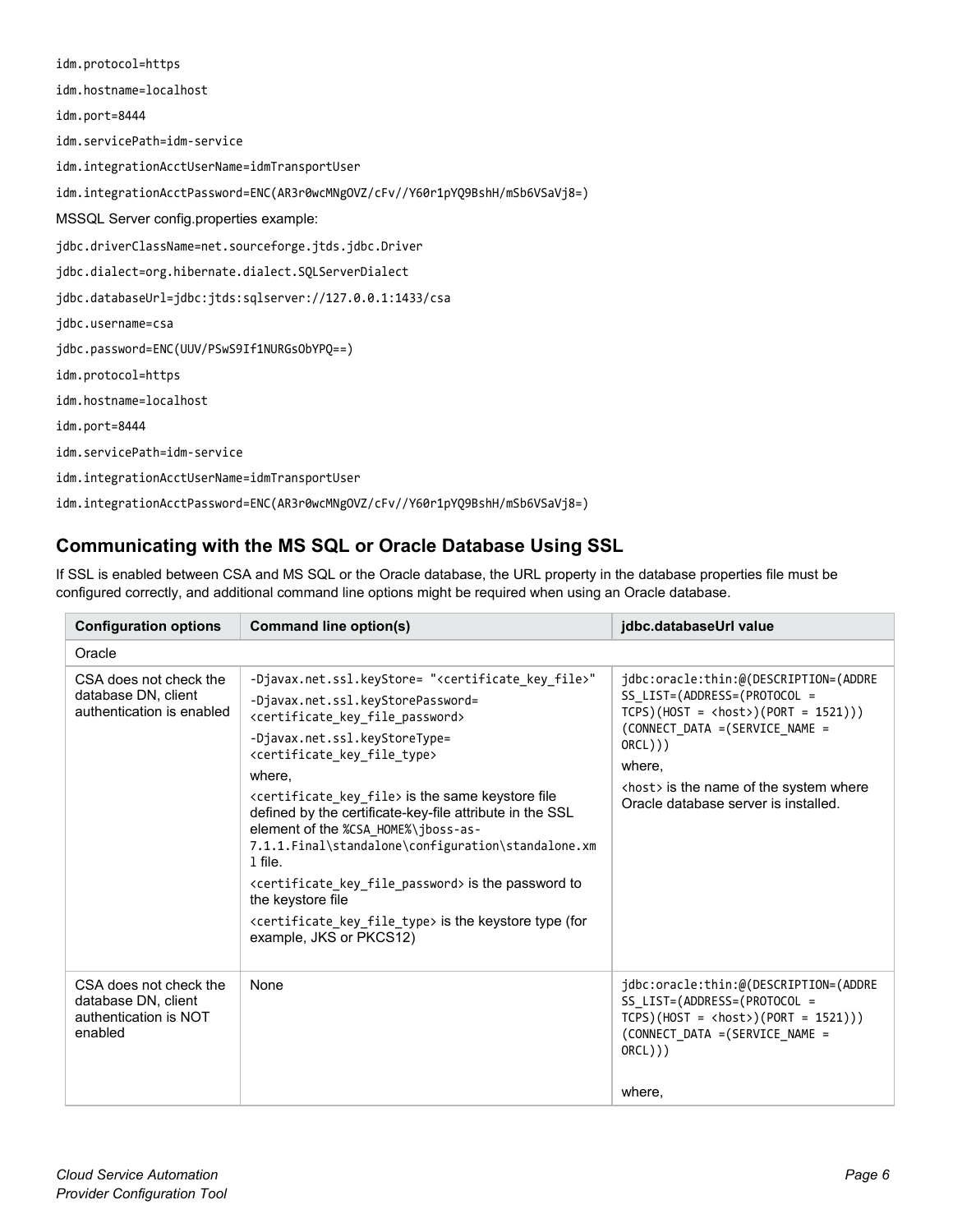|                |      | <host> is the name of the system on<br/>which the Oracle database server is<br/>installed.</host> |
|----------------|------|---------------------------------------------------------------------------------------------------|
| MS SQL         |      |                                                                                                   |
| SSL is enabled | None | jdbc:jtds:sqlserver://127.0.0.1:1433/<br>example;ssl=authenticate                                 |

# <span id="page-6-0"></span>**Usage**

The usage and command options are explained in detail below.

Usage:

- java -jar provider-tool.jar -a <create|read|update|delete> [-c <configuration properties file name>] [-p <provider configuration XML file>] [-v] [-t <provider type>]
- java –jar provider-tool.jar –h
- java –jar provider-tool.jar –g

where,

```
-a,--action <action type>
```
Type of action to perform: create, read, update, or delete

-c,--config <config property file> Configuration property file name

-g,--generate

Generate a sample configuration properties file

-h,--help

Display the usage information

-p,--provider <provider info XML file> Provider info XML file

-t,--type <provider type>

Provider type to be used for read operations: <AMAZON\_EC2, CHEF, HP\_DMA, HP\_CLOUDOS, HP\_HELION\_PUBLIC\_CLOUD, HP\_ICSP, HP\_MOE, HP\_NETWORK\_AUTOMATION, HP\_ONEVIEW, HP\_SA, HP\_SITESCOPE, HP\_UCMDB, OPENSTACK, PUPPET, VMWARE\_VCENTER>

-v,--validate

Validate the Service Access Point information

*Table 4. Command line options*

| <b>Option and description</b>                                    | <b>Sub-options</b>                                   | <b>Sub-option description</b>          |  |
|------------------------------------------------------------------|------------------------------------------------------|----------------------------------------|--|
| -h, --help                                                       |                                                      |                                        |  |
| Displays syntax and usage<br>information                         | None                                                 |                                        |  |
| -g, --generate                                                   |                                                      |                                        |  |
| Generates sample<br>config.properties and<br>provider.xml files. | None                                                 |                                        |  |
| -a, --action < action type>                                      |                                                      |                                        |  |
|                                                                  | -c, --config <configuration file=""></configuration> | Optional; configuration property file. |  |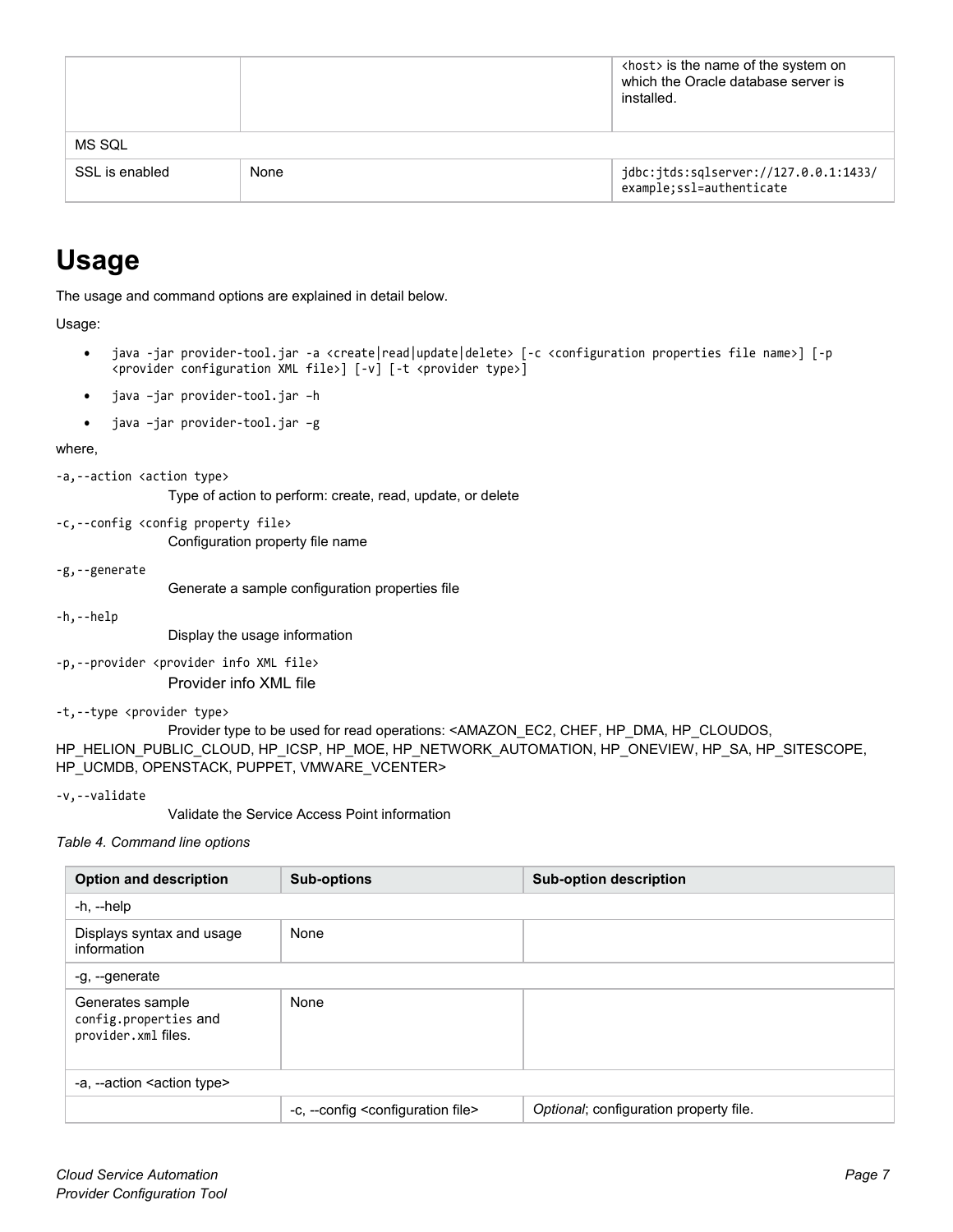| Used to create, read, update or<br>delete the provider.<br><action type=""> can be<br/>read create update delete</action> |                                                                 | Use this option if you need to use any other filename<br>than the default (config.properties).                                                                                                                                                                             |
|---------------------------------------------------------------------------------------------------------------------------|-----------------------------------------------------------------|----------------------------------------------------------------------------------------------------------------------------------------------------------------------------------------------------------------------------------------------------------------------------|
|                                                                                                                           | -p, --provider <provider input="" xml<br="">file&gt;</provider> | Optional; provider input file.<br>Use this option if you need to use any other filename<br>than the default (provider.xml).<br>Use with create, update, and delete actions.                                                                                                |
|                                                                                                                           | -t, --type <provider type=""></provider>                        | This option is only supported for Read action.<br>Valid provider types: AMAZON_EC2, CHEF, HP_DMA,<br>HP CLOUDOS, HP HELION PUBLIC CLOUD,<br>HP ICSP, HP MOE, HP NETWORK AUTOMATION,<br>HP ONEVIEW, HP SA, HP SITESCOPE,<br>HP UCMDB, OPENSTACK, PUPPET,<br>VMWARE VCENTER. |
|                                                                                                                           | -v. --validate                                                  | Optional; validate provider organization access point<br>information.<br>Use with create and update actions.                                                                                                                                                               |

#### <span id="page-7-0"></span>**Examples**

Run the following command:

To display the Provider Configuration Tool usage/help

java -jar provider-tool.jar -h

To generate a sample config.properties/provider.xml file

java -jar provider-tool.jar -g

To get the provider information for Helion OpenStack® provider type (HP\_CLOUDOS)

java -jar provider-tool.jar --action read -t HP\_CLOUDOS

To create a provider using the provider information in the Provider.xml file

java -jar provider-tool.jar -a create -p Provider.xml

To validate the service access point url and update providers using the default files (config.properties and provider.xml)

java -jar provider-tool.jar -a update -v

To delete providers using custom files (my\_config.property and my\_providers.xml)

java –jar provider-tool.jar –action delete -c my\_config.property -p my\_providers.xml

## <span id="page-7-1"></span>**Known Issues**

**Problem**: When using the provider tool, it is possible to delete required properties from a previously created OpenStack provider. This deletion can cause a blue screen to appear in the Marketplace Portal when selecting a service offering that is based on an OpenStack design. This blue screen will only occur when the service offering has been associated to a catalog containing one or more environments, one of which contains this provider.

**Cause**: The provider tool first deletes all properties on a provider and then creates new ones based on the properties that are specified in the provider info XML file. OpenStack providers store certain required configuration information in hidden properties, and if those properties are not included when the provider tool is run, the provider will no longer be usable by CSA, and the blue screen in the Marketplace Portal will occur.

For an OpenStack provider, these hidden properties are domain, keystoneConfigurationID, project, and useDomainScopedTokenForTransportUser. All but the project property are required and can produce the blue screen in the Marketplace Portal if the property is not defined on an OpenStack provider.

**Workaround**: When running the provider tool to update an existing OpenStack provider, first perform a read operation to retrieve all properties on the provider, then run an update that does not delete the required properties.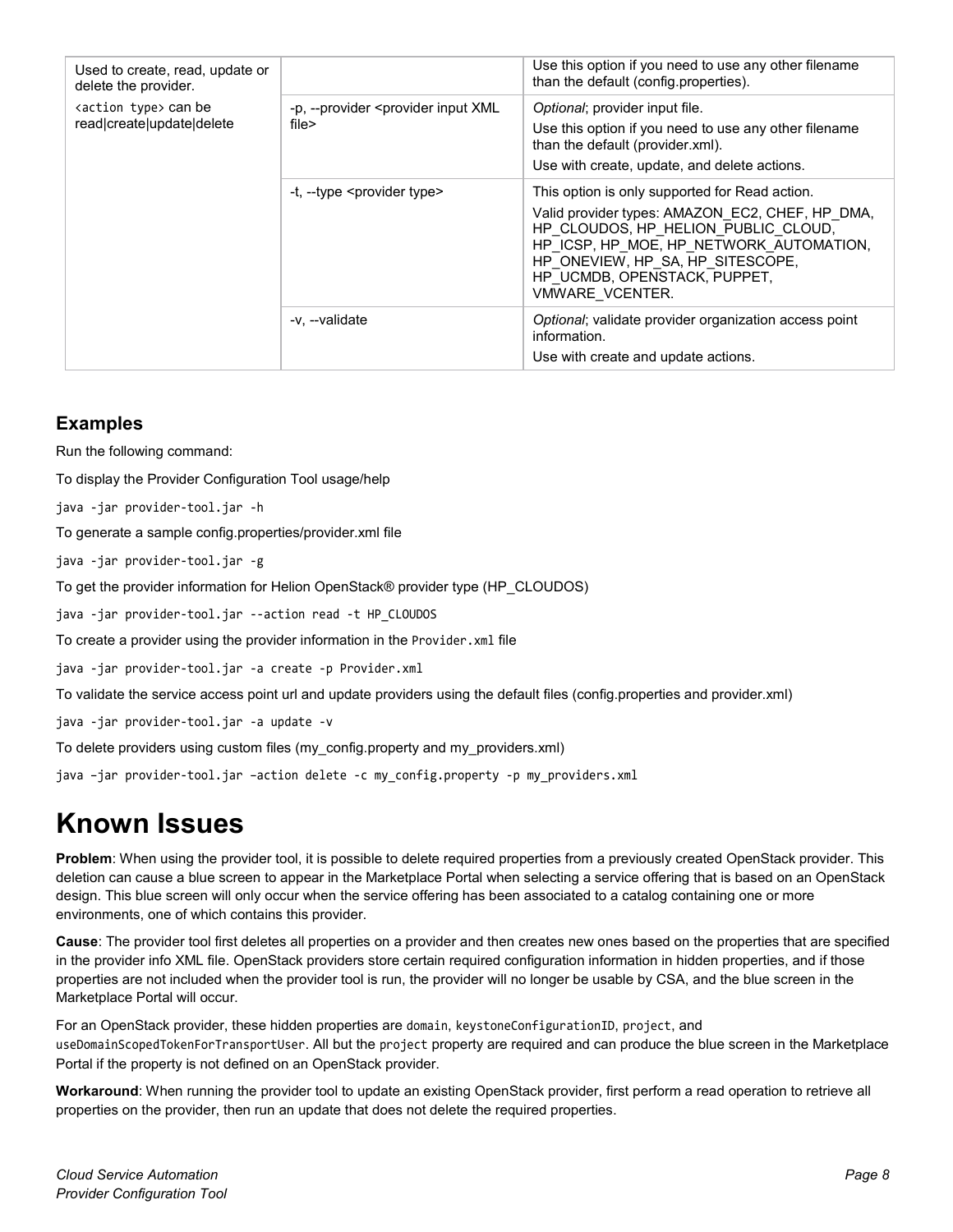**Important**: When running the provider tool for OpenStack providers, the domain, keystoneConfigurationID, project, and useDomainScopedTokenForTransportUser will become visible in the Properties tab for the provider. The properties should not be visible; however, the provider will continue to function and the blue screen error in the Marketplace Portal will not occur.